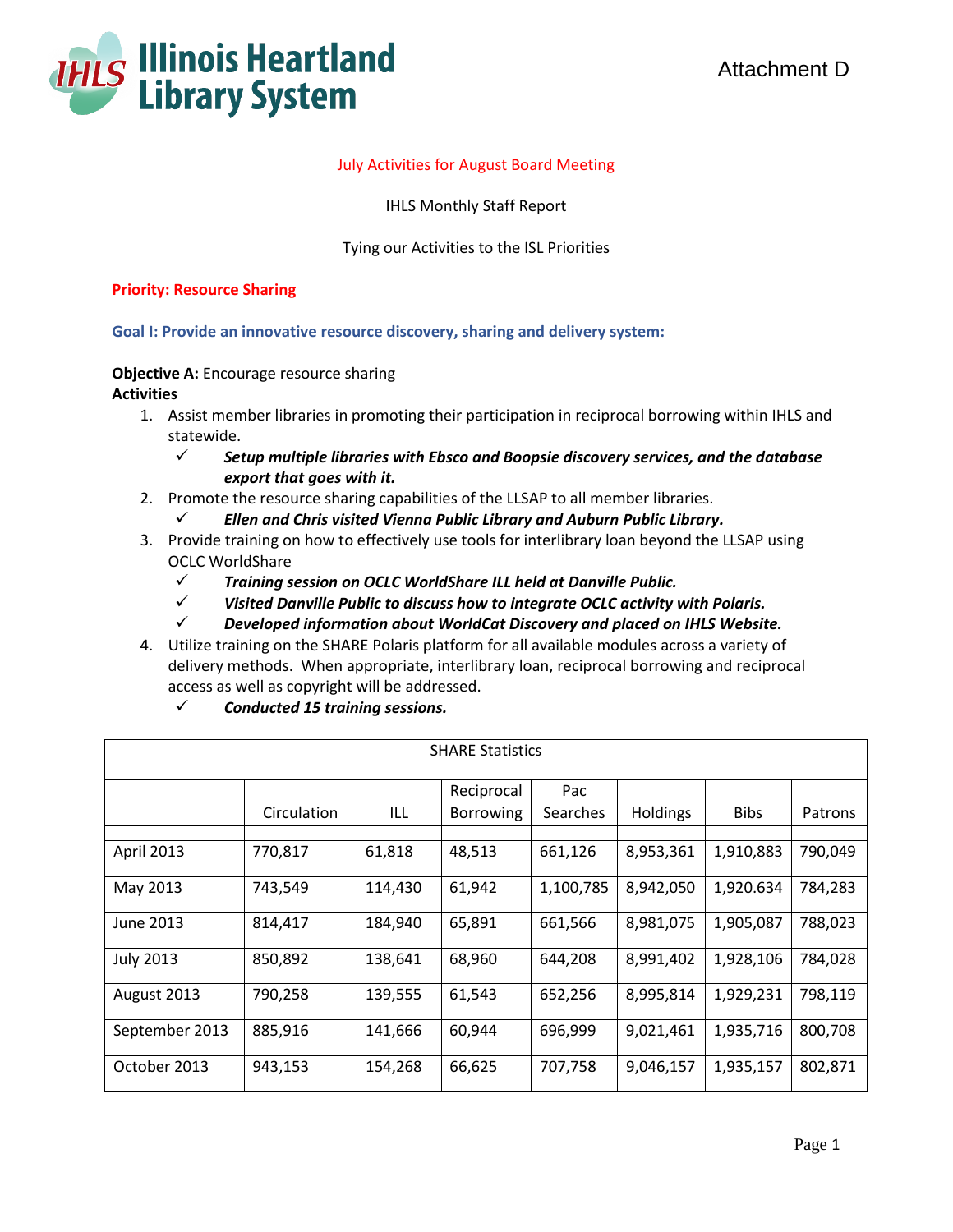| <b>THLS Illinois Heartland</b><br><b>Library System</b> |
|---------------------------------------------------------|

| November 2013    | 831,585 | 135,707 | 58,710 | 623,768 | 9,066,327 | 1,934,896 | 804,875 |
|------------------|---------|---------|--------|---------|-----------|-----------|---------|
| December 2013    | 719,734 | 120,643 | 51,533 | 557,802 | 9,062,746 | 1,931,142 | 807,509 |
| January 2014     | 827,562 | 143,710 | 60,069 | 692,213 | 9,058,711 | 1,884,609 | 808,450 |
| February 2014    | 802,661 | 140,364 | 55,648 | 650,213 | 9,058,711 | 1,884,609 | 805,634 |
| March 2014       | 886,973 | 153,957 | 61,457 | 727,703 | 9,065,928 | 1,884,067 | 803,207 |
| April 2014       | 847,678 | 150,545 | 57,731 | 637,041 | 9,035,531 | 1,886,715 | 802,743 |
| May 2014         | 736,091 | 129,779 | 58,784 | 651,784 | 9,027,758 | 1,886,611 | 802,743 |
| June 2014        | 822,888 | 125,101 | 65,477 | 788,302 | 9,003,233 | 1,883,498 | 797,887 |
| <b>July 2014</b> | 817,895 | 137,139 | 65,731 | 641,523 | 8,999,978 | 1,867,287 | 801,116 |

**Objective B:** Provide a framework for members to participate in a state-of the-art integrated library system.

# **Activities**

- 1. Employ a variety of instructional methods to allow SHARE members to work effectively and efficiently with the ILS, and other shared databases.
	- *15 training sessions were provided, using a variety of instructional methodologies, including in person, adobe connect, and v-tel.*
- 2. Promote new membership in the SHARE LLSAP through the *Growing Resource Sharing in IHLS through Growing SHARE* grant. IHLS will continually consider opportunities to more fully involve these members in resource sharing.
	- *Added Morthland College as a transitional member of SHARE.*
- 3. Continue to offer SHARE member libraries special IHLS SHARE group purchase prices for common third-party database products (e.g. Gale, Ebsco, Library Ideas, World Book). Available products and pricing information will be funneled through SHARE staff to all SHARE members. Ordering and invoicing will be coordinated by SHARE staff, thereby providing an incentive to vendors. A \$40.00 handling fee per database is assessed for cost recovery.
	- *Member libraries were billed for 127 electronic databases during July (MyMediaMall, GALE, EBSCO, Zinio, 3M).*

**Goal II: Provide a sustainable delivery system that provides the best service possible for Illinois libraries and their users.**

**Objective A**: Ensure that IHLS delivery of library materials is accurate, timely, and meets member library needs.

## **Activities**

- 1. Conduct quarterly counts of library materials and continue to refine the counting methodology. *September 8 through the 12th is our first manual count of items.*
- 2. Continue to work collaboratively with RAILS to minimize size and type of tubs and other delivery containers, and number of different routing slips used.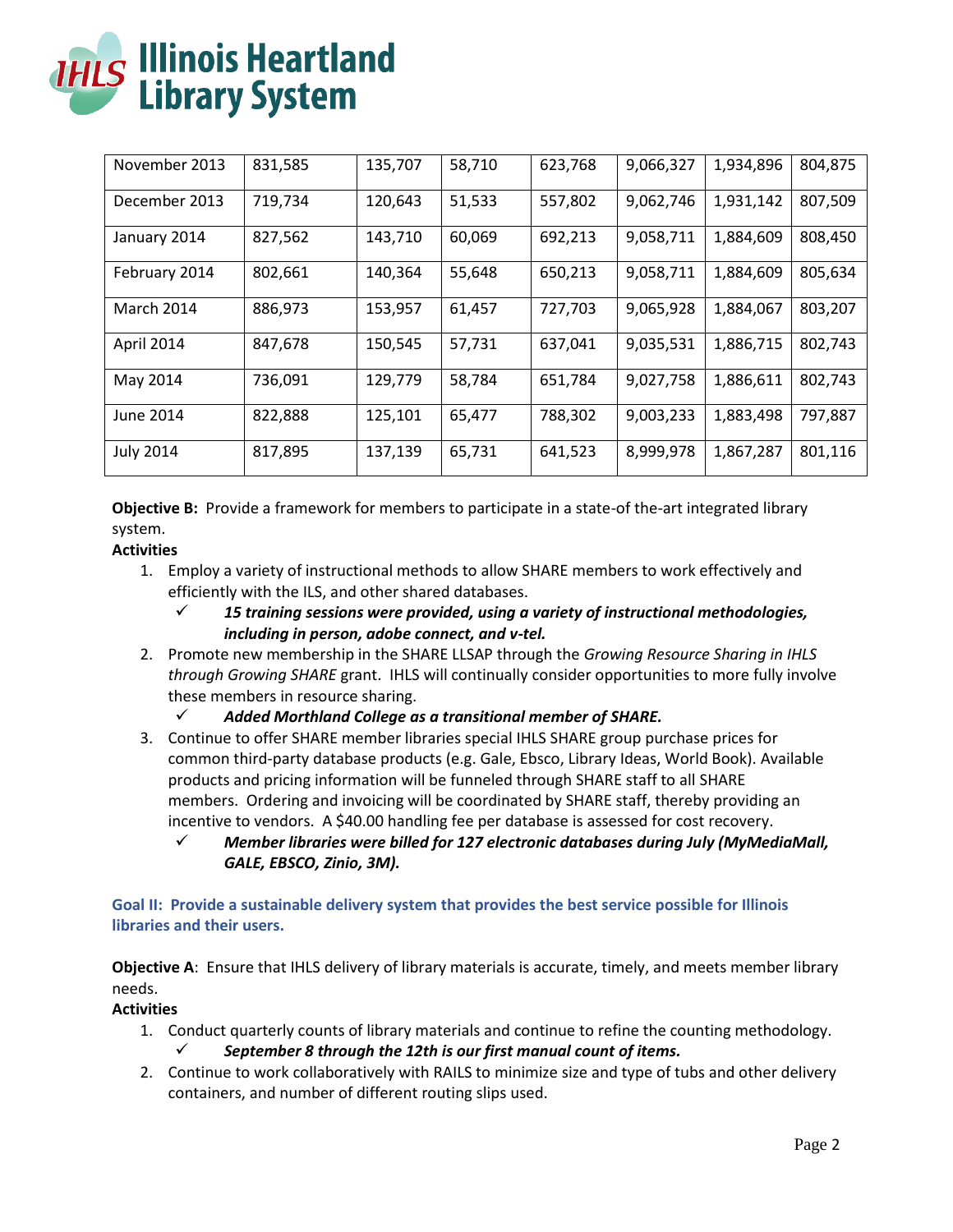

## *Collaborated with RAILS to develop our quarterly counting memo and form.*

- 3. Conduct an annual delivery satisfaction and needs survey of member libraries and solicit recommendations from individual member libraries. Adjustments will be made based on need and feasibility.
	- *Visited the Greenville Public Library to gather feedback about the delivery service.*
- 4. Evaluate the current delivery routes and adjust as needed to improve delivery efficiency using the fleet management system.
	- *We have moved Helen Matthes Public Library (Effingham) and Teutopolis Public Library from the Champaign hub to the Du Quoin hub to provide another 5 day a week library for SHARE to pull from for the Du Quoin area.*

| <b>July 2014</b> | Delivery picked up<br>/delivered | <b>ILDS Delivery</b><br>Items to Hub | <b>ILDS Delivery</b><br>Items from Hub |
|------------------|----------------------------------|--------------------------------------|----------------------------------------|
| Champaign        | 204384                           | 29296                                | 30679                                  |
| Du Quoin         | 79442                            | 17494                                | 19541                                  |
| Edwardsville     | 201880                           | 34214                                | 31626                                  |

**Objective B:** Leverage existing delivery resources.

## **Activities**

- 1. Evaluate the current delivery efficiency.
	- *Have combined the "Decatur" and Champaign routes into just the Champaign routes. We went from 9 routes to 7.*
- 2. Optimize sorting processes.
	- *Have combined the previously separate sorting area into one sorting area in Champaign to reflect that they are one hub.*
- 3. Follow the delivery replacement schedule in which fleet vehicles are replaced when mileage exceeds 200,000 miles.
	- *Have ordered 5 delivery vans from FY14. Was delayed as the available vans on the CMS State Contract were pulled.*

#### **In FY 15**

- The continued promotion and growth of E-Read Illinois will be an additional focus of system services.
	- *At the end of July, 139 libraries have joined the 3M Cloud Library shared collection.*
	- *7,493 eBooks were checked out this month and 2,008 unique patrons accessed the collection. Both numbers are the largest we've seen since the 3M Cloud Library shared collection launched on October 18, 2013.*
	- $\checkmark$  Five virtual demos about the 3M Cloud Library were given this month, with 10 library *staff attending.*
	- *Two Technology Petting Zoo sessions were provided at Olney Public Library with 11 Olney and other area library staff members participating.*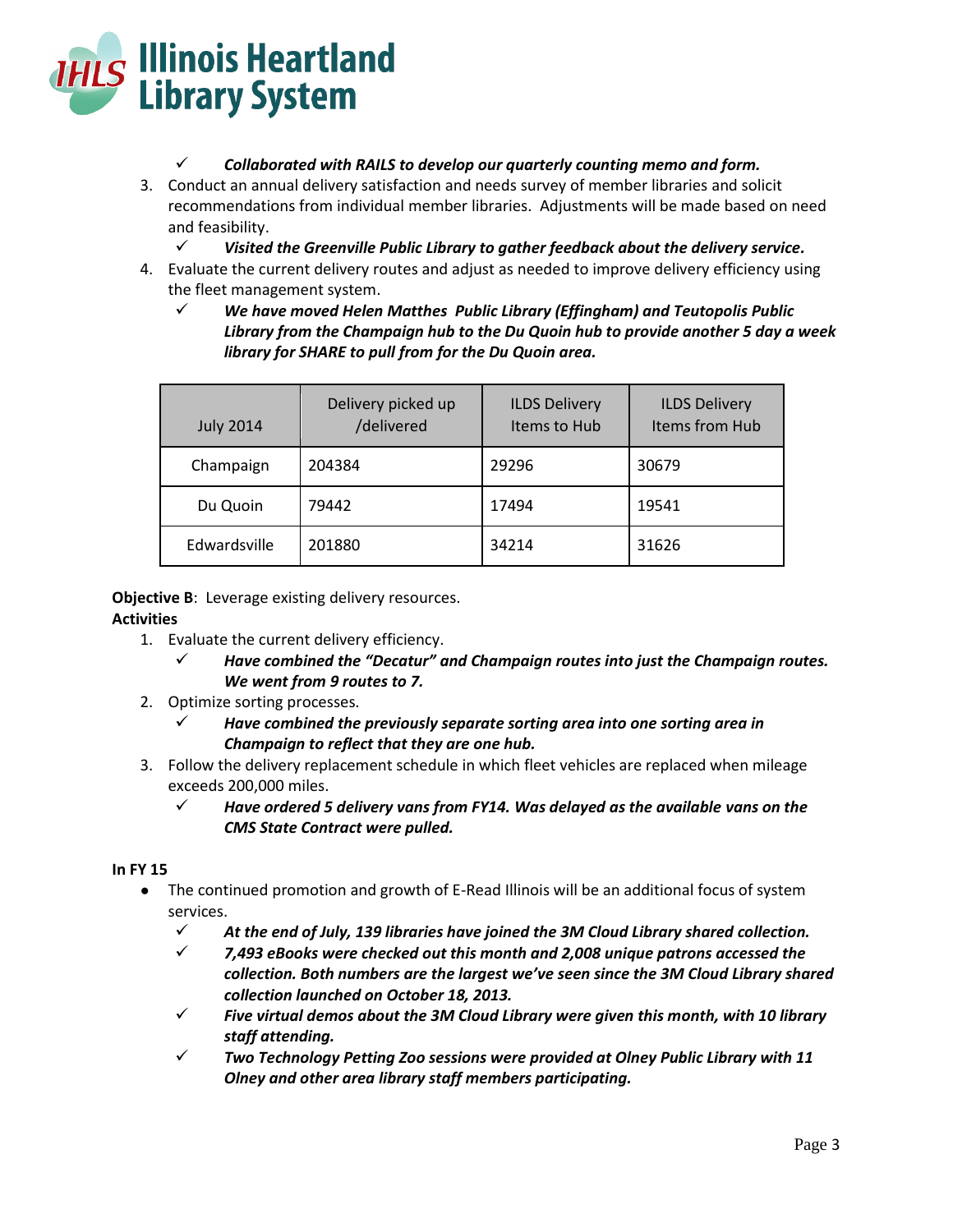

## **Priority: Illinois Machine Sublending Agency**

**Goal: Provide good customer service and well maintained machines to patrons of the Talking Books Program.**

**Objective:** Support the statewide machine lending program located in DuQuoin. **Activities**

- 1. Contract with the Illinois State Library to manage statewide services.
	- *Required monthly reports were submitted to the National Library Service.*
	- *July 2 initiated reconciliation reports for all machines to be cross-checked with NLS BPHICS, and KLAS.*
- 2. Serve all persons eligible for service within the state of Illinois as stipulated in the agreement with NLS.
	- *Sent 24 C1s.*
	- *Sent 73 DA1s.*
	- *Sent 198 DA1s.*
	- *Staff responded to 8 BARD inquiries during the month of July.*
- 3. Participate in the planning, coordination and evaluation of Illinois Talking Book Service, and ensure appropriate provision of services by staying informed of current procedures and trends related to Talking Books, the National Library Services/Library of Congress and librarianship in general.
	- *Throughout the beginning of July interviews were held for the Patron Services Coordinator and Machine Clerk positions.*
	- *July 9th Manager attended School Machine Lending Revision meeting in Springfield.*
	- *July 29 Manager participated in Midlands Conference conference call.*
	- *July 30 Manager participated in monthly National Library Service for the Blind and Physically Handicapped nationwide conference call.*
- 4. Ensure the efficient and successful provision of service in accordance with the Revised Standards and Guidelines.
	- *Filled all requests for machines and equipment within 2 business days of receipt.*
	- *Responded to all BARD inquiries in a timely and efficient manner.*

#### **In FY15**

● The department will move forward with new leadership and significant staff turnover.

#### **Priority: Provide timely and pertinent information to member libraries**

**Goal: Effective and efficient communications with member libraries and partners.**

## **Objective A**: Provide various mechanisms to ensure good communications with member libraries and partners.

#### **Activities**

1. Hold face-to-face meetings to discuss system benefits as well as those benefits available to SHARE members.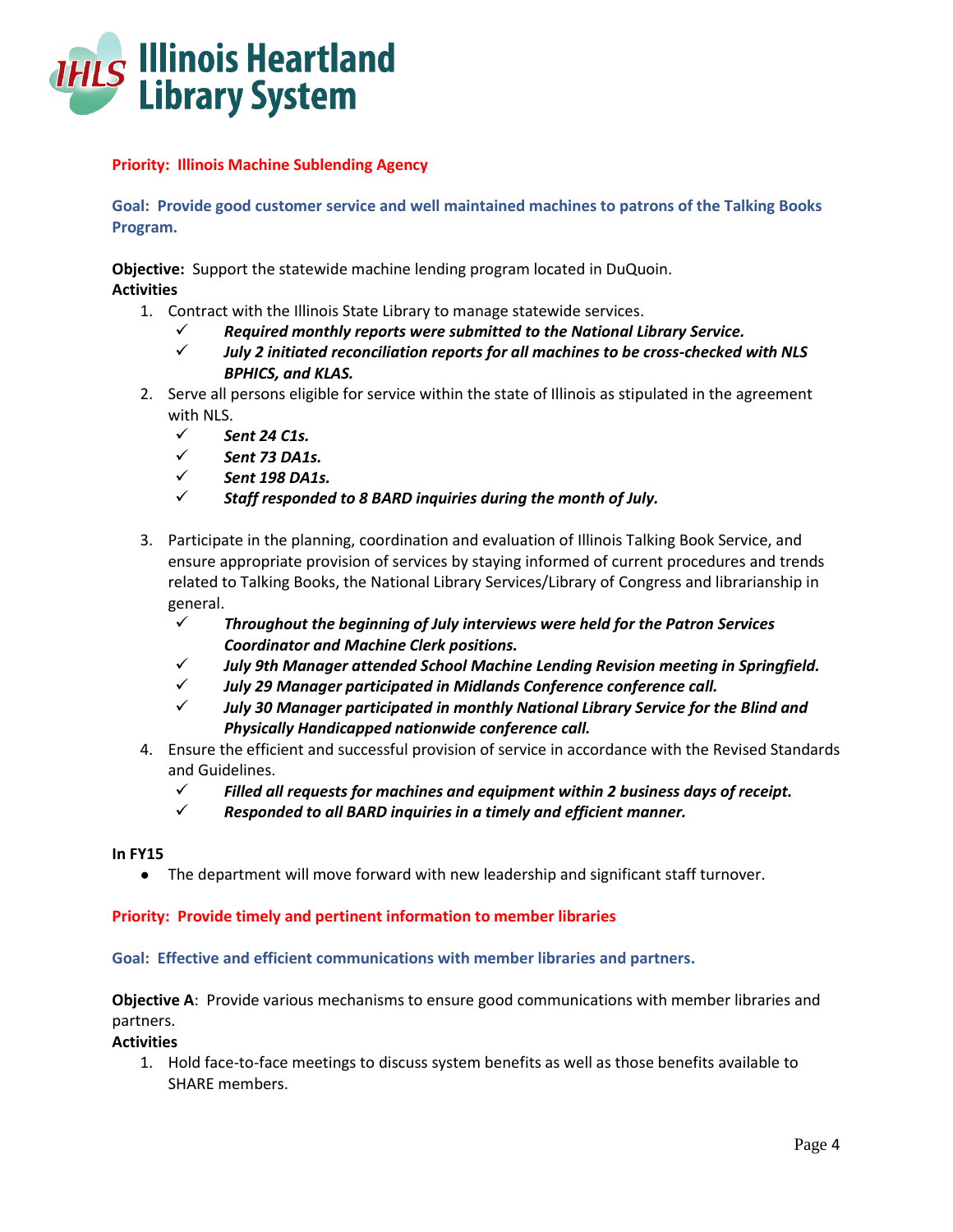

- *On July 23rd, Chris Dawdy and Ellen Popit attended a meeting of the Vienna Public Library Board of Directors to discuss system services and SHARE membership.*
- *On July 29th, Chris Dawdy and Ellen Popit visited with the new director of the Auburn Public Library to discuss system services and SHARE membership.*
- 2. Conduct visits to 20% of our more than 550 agencies. This goal would give IHLS staff the opportunity to arrange approximately 110 on-site visits. A particular area of focus would be those library agencies that have recently seen a change in leadership. Another target audience would be those libraries facing any challenges that might impact their membership status and their ability to receive system services. Also in consideration would be conversations with library boards or other administrative bodies who might request specific information from IHLS. School staffing has shifted dramatically in the last several years and working to ensure that population is informed about system services and membership criteria would have a broadbased impact. When appropriate, system staff will also be available to meet with special interest groups for the purpose of discussing membership criteria and system services.
	- *On July 15th, Ellen Popit visited the Milford Area Schools District #124 to discuss system membership for this newly formed consolidated district.*
- 3. Develop and organize internal tools that can be made available for staff meeting with membership. These would include information for new directors, system brochures, Talking Books information, etc.
	- *Chris Dawdy and Ellen Popit began work on a packet to be distributed to new library directors.*
	- *Convene the Library Advisory Council.*
- 4. Maintain an interactive website to assist member libraries in effective utilization of IHLS services and promote member forums.
	- *Updated website software on both IHLS and SHARE websites*
	- *Updated staff information on IHLS website*

## **Priority: Administrative Activities**

## **Goal 1: Ensure effective utilization of IHLS resources**

#### **Objective A**: Ensure fiscal accountability **Activities:**

- 1. Review the financial policies and procedures and adjust as necessary.
	- *Convened brief meeting of Lincoln Trail Libraries System Board of Directors to formally transfer real estate to Illinois Heartland Library System.*
- 2. Complete the development of a long-range plan founded on the core services supported by ISL and begin implementation. The plan will identify cost saving and revenue generating measures consistent with IHLS mission and goals.
	- *Met with Nancy Bolt and Liz Bischoff (NB&A) to develop project calendar.*

# **Objective B**: Employ qualified, professional, accountable staff.

# **Activities**

1. Recruit and employ qualified personnel of diverse backgrounds to carry out the mission and goals of IHLS. Increase the applicant pool by participating in local community events, college job